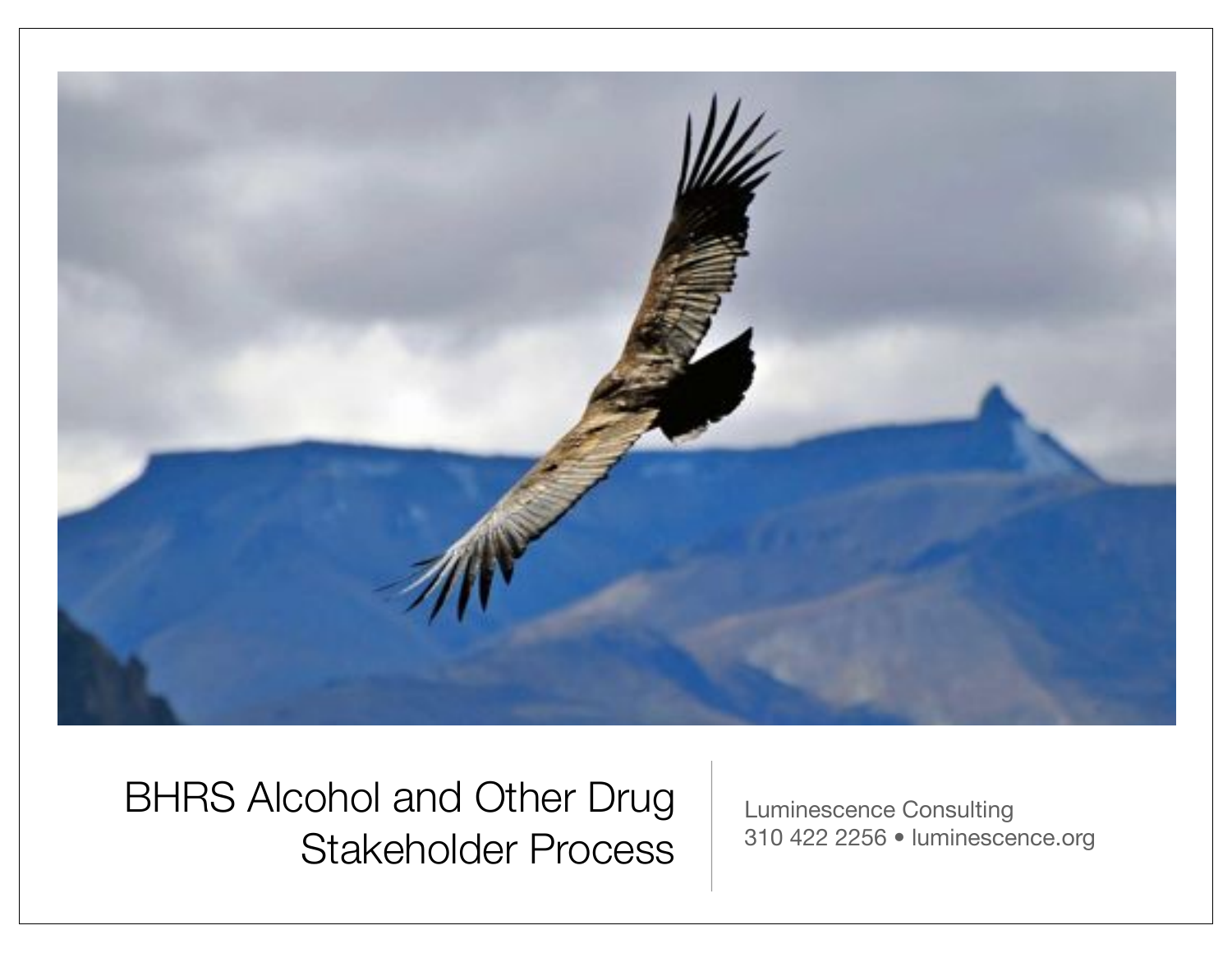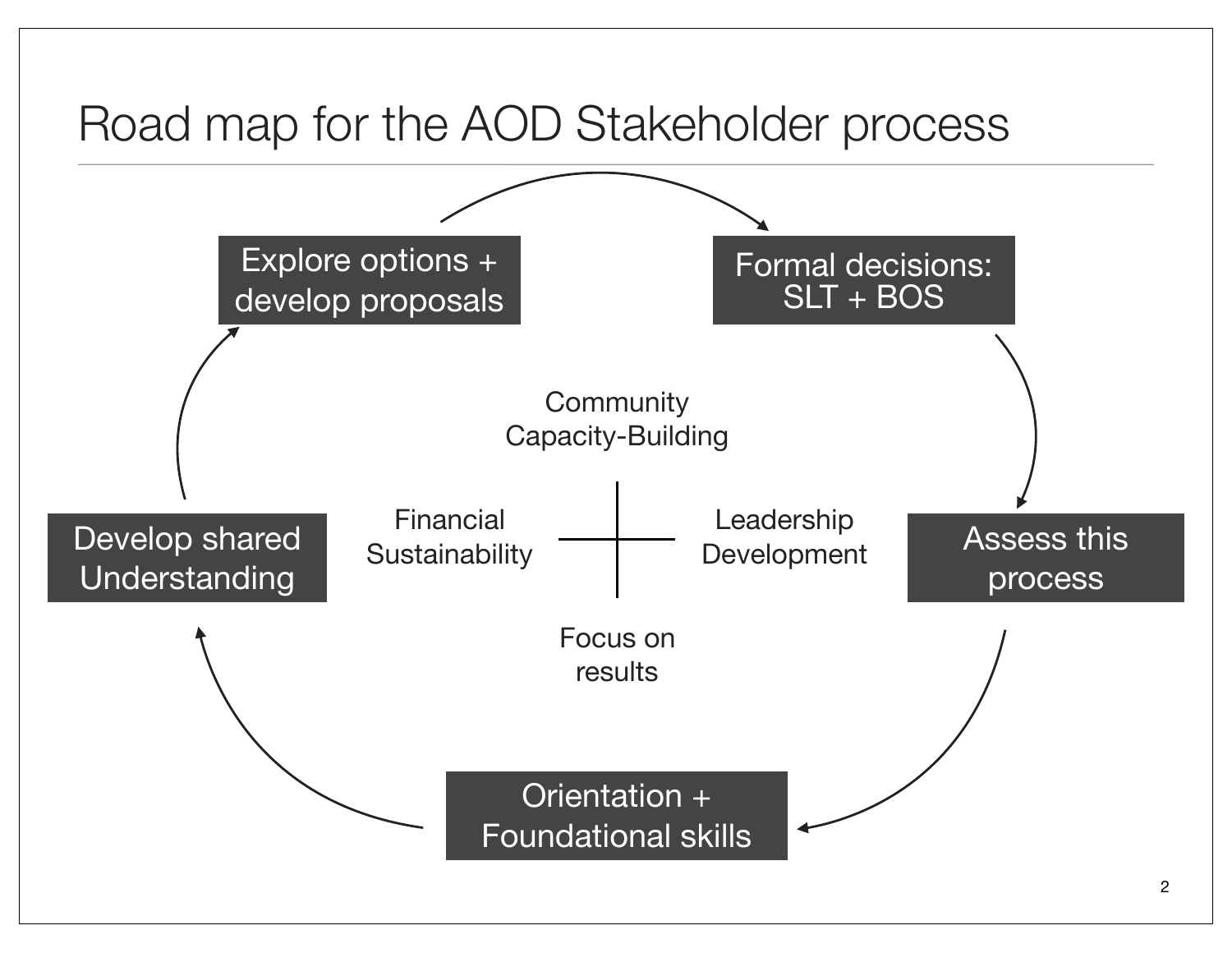## Core concept: 4 dimensions of change

|          | <b>Interior</b>                                                                                                                                                                | <b>Exterior</b>                                                                                              |
|----------|--------------------------------------------------------------------------------------------------------------------------------------------------------------------------------|--------------------------------------------------------------------------------------------------------------|
| ndividua | Thoughts $+$ feelings<br>Sense of identity<br><b>Motives</b><br>Imagination and dreams<br>Personal history<br>$\mathbf{r}=\mathbf{r}+\mathbf{r}$                               | <b>Behaviors</b><br>Skills + competencies<br><b>Public commitments</b><br>$\sim$ $\sim$ $\sim$               |
| Group    | Purpose<br>Values + norms<br>Feelings + relational field<br>Alignment of individual, group,<br>+ higher intentions<br>Collective history<br>$\mathbf{r}=\mathbf{r}+\mathbf{r}$ | <b>Budgets</b><br>Technology<br><b>Systems</b><br>Organizational structures<br>Collaborative agreements<br>. |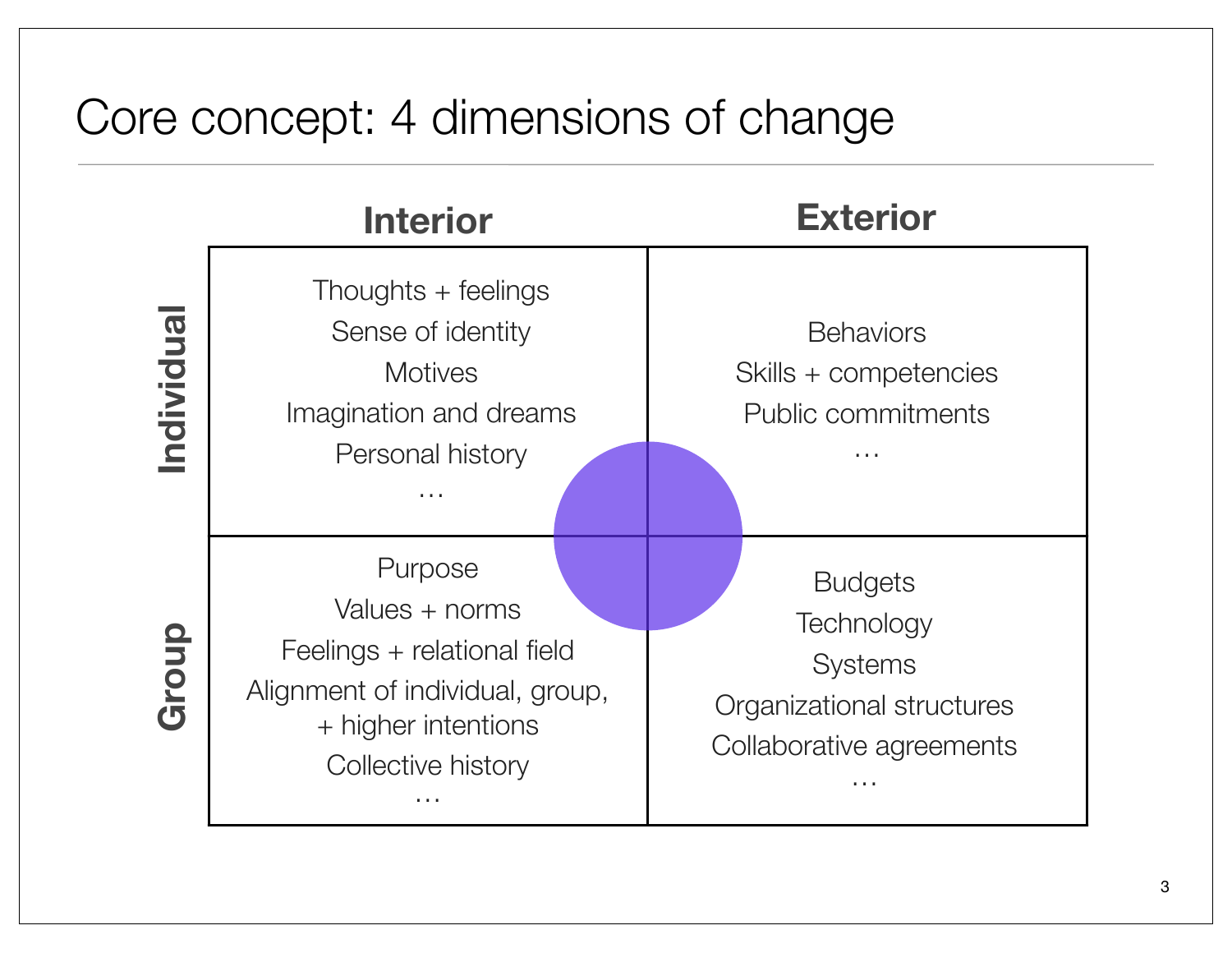#### Creating the conditions for Collective Wisdom to emerge

|            | <b>Interior</b>                                                                                                                                                       | <b>Exterior</b>                                                                                                                          |
|------------|-----------------------------------------------------------------------------------------------------------------------------------------------------------------------|------------------------------------------------------------------------------------------------------------------------------------------|
| Individual | Sustained commitment to:<br>• Not-knowing<br>Non-attachment<br>Non-judgment<br>Commitment to discern                                                                  | Skills, behaviors, + public<br>commitments, including:<br>Distinguishing facts $+$ stories<br>Listening with the intent to<br>understand |
| Group      | Sustained commitment to:<br>• The scallop principle<br>• A principle of <b>alignment</b> :<br>seeking alignment of<br>individual, collective, and<br>higher intention | Structures + group practices,<br>including:<br>This stakeholder process<br>Tending to the relational field                               |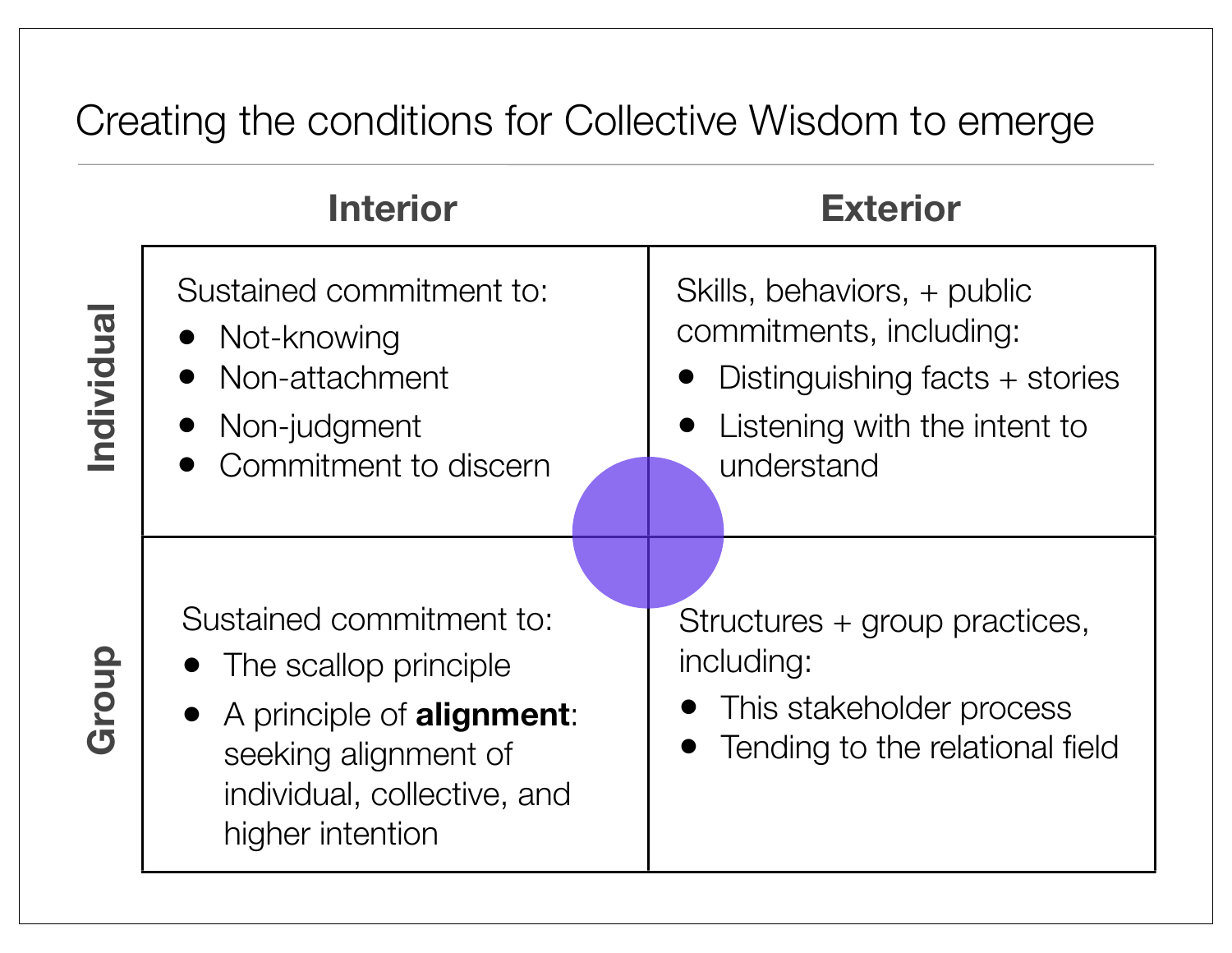#### Two main purposes of our work

- **Balanced budget** proposal for FY 2011-12
- Recommendations for **increasing the effectiveness** of the system of care (including non-service aspects)

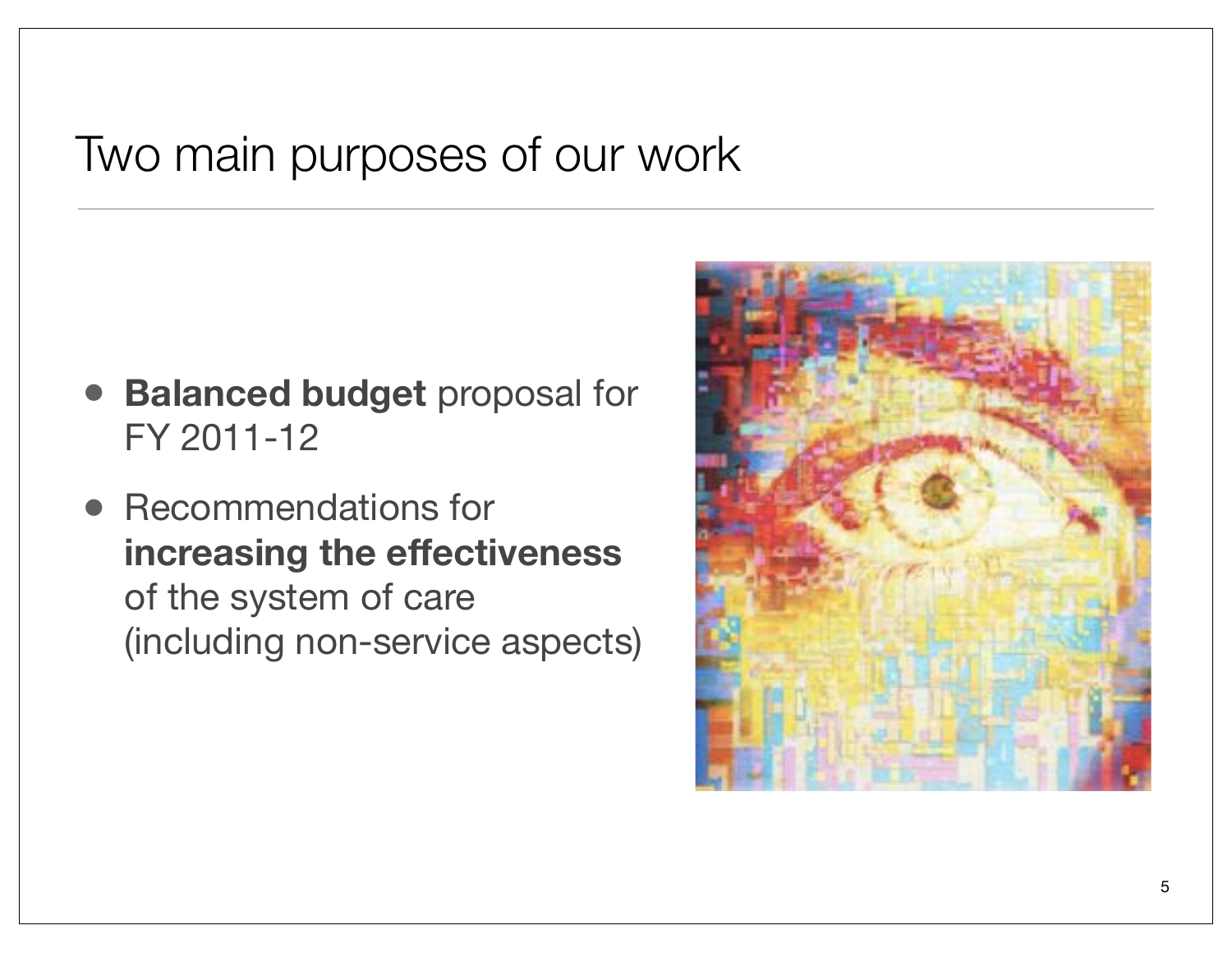## The budget basics

2

# **kinds of funds** 2

- Categorical (includes Prevention plan)
- Non-categorical

Our focus

### **primary foci for the non-categorical \$**

- Community outpatient services
- Stanislaus Recovery Center (SRC)

#### **Projected loss of non-categorical \$**

- Timeframe: FY 2011-12
- Amount: **~ \$900,000** (885,472)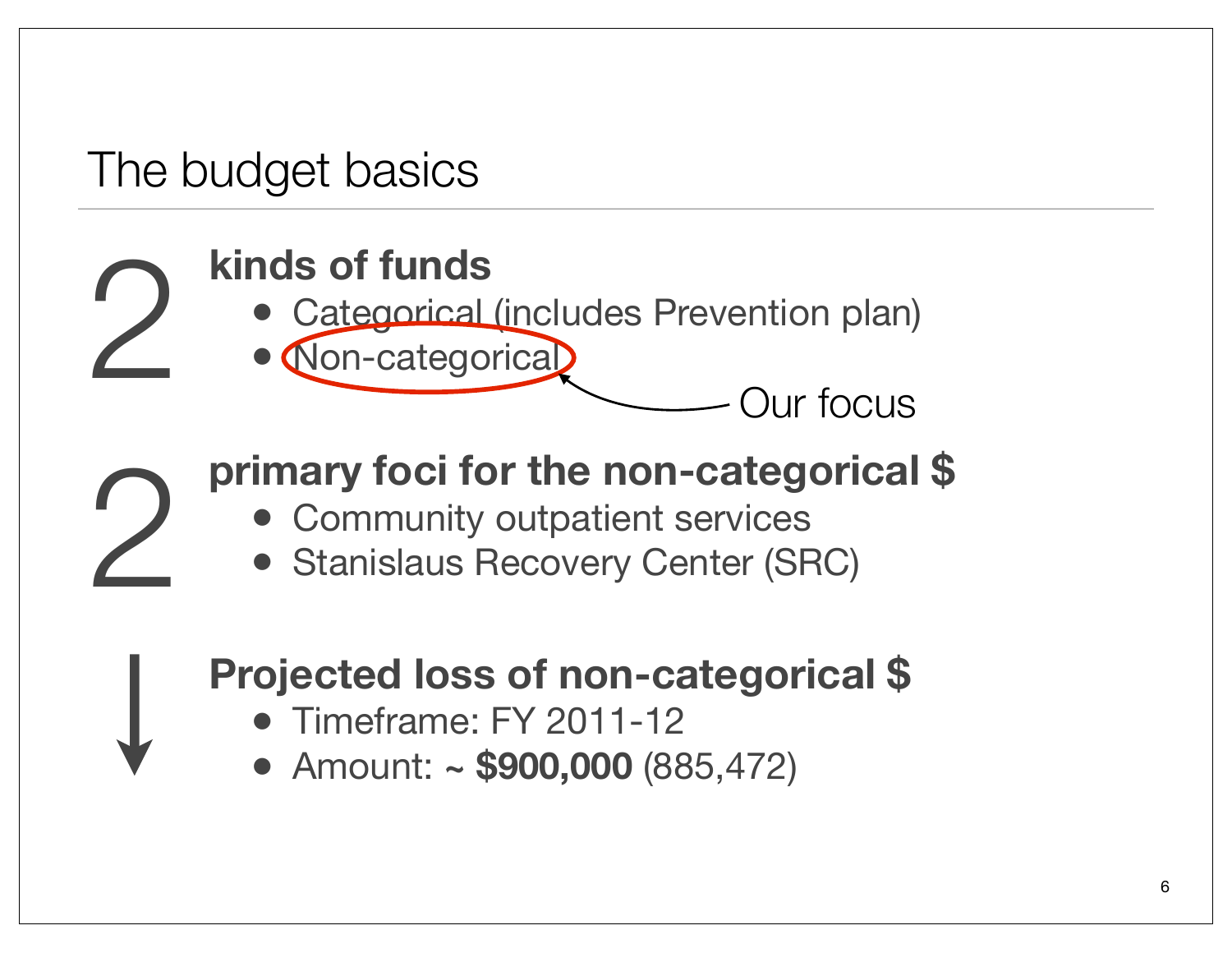## Where we're headed tonight

- 1. Develop **shared understanding** of:
	- Other non-BHRS programs that support people who struggle with AOD issues
	- Another take on the emerging data from BHRS programs
- 2. If time: begin **exploration of possible options**
- 3. Identify **next steps**

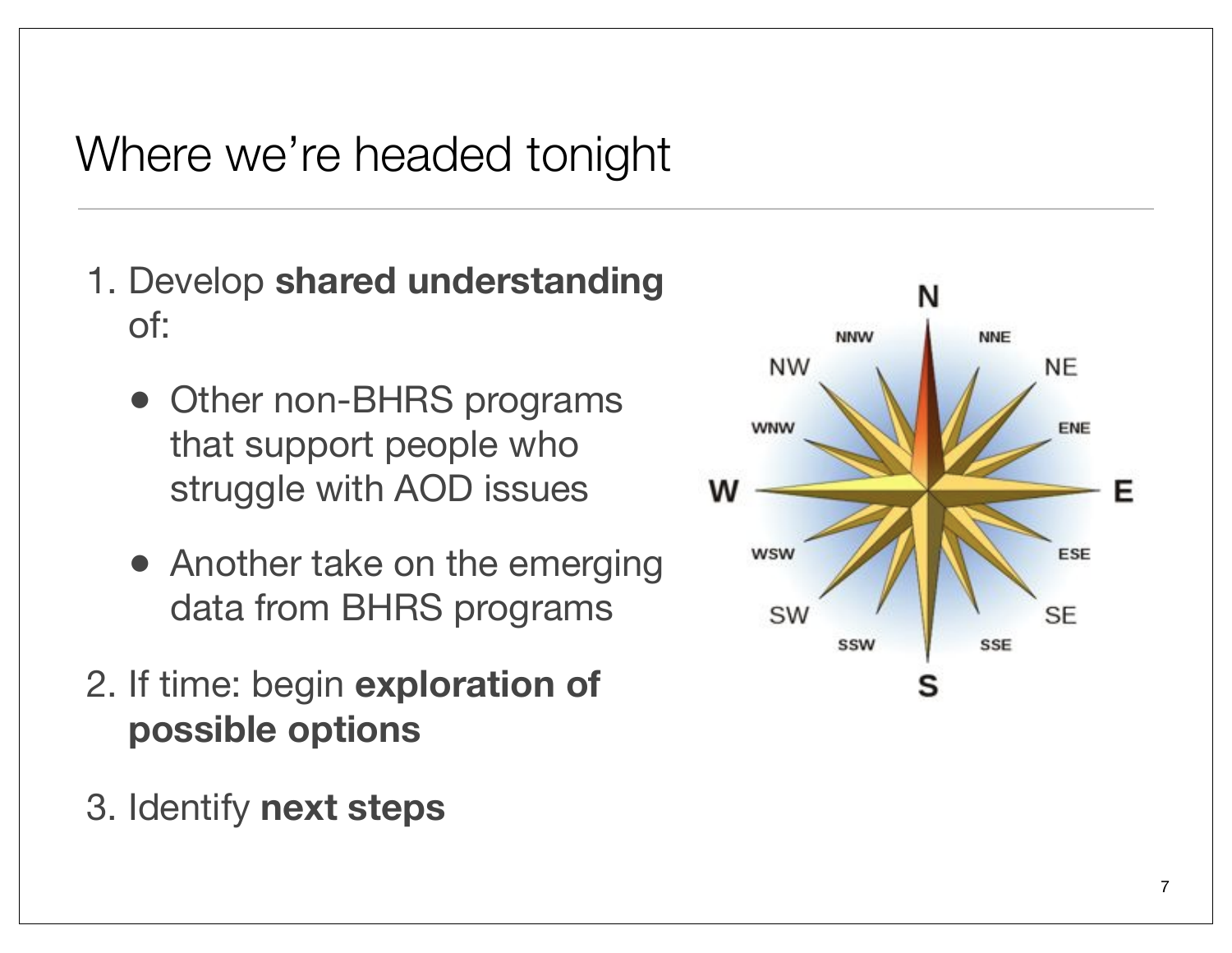## Understanding the programs

#### **In December**

- **Outpatient Detention**
- **Outpatient Drug Free**
- SRC

**Tonight + on January 25:**  Some of the non-BHRS programs and efforts that support people who struggle with AOD issues

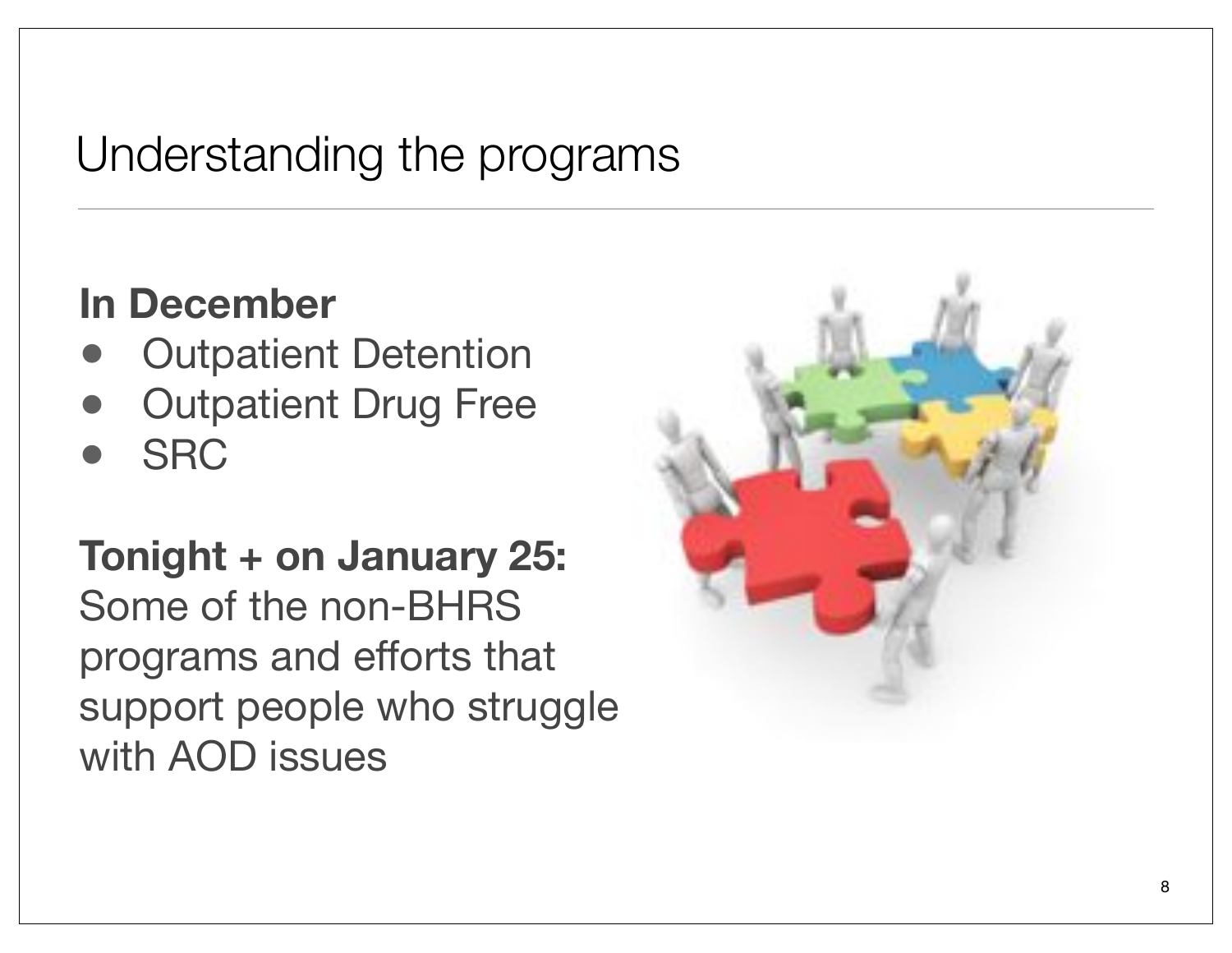# Revisiting the data on BHRS programs

- **Completion**
- **Effectiveness**

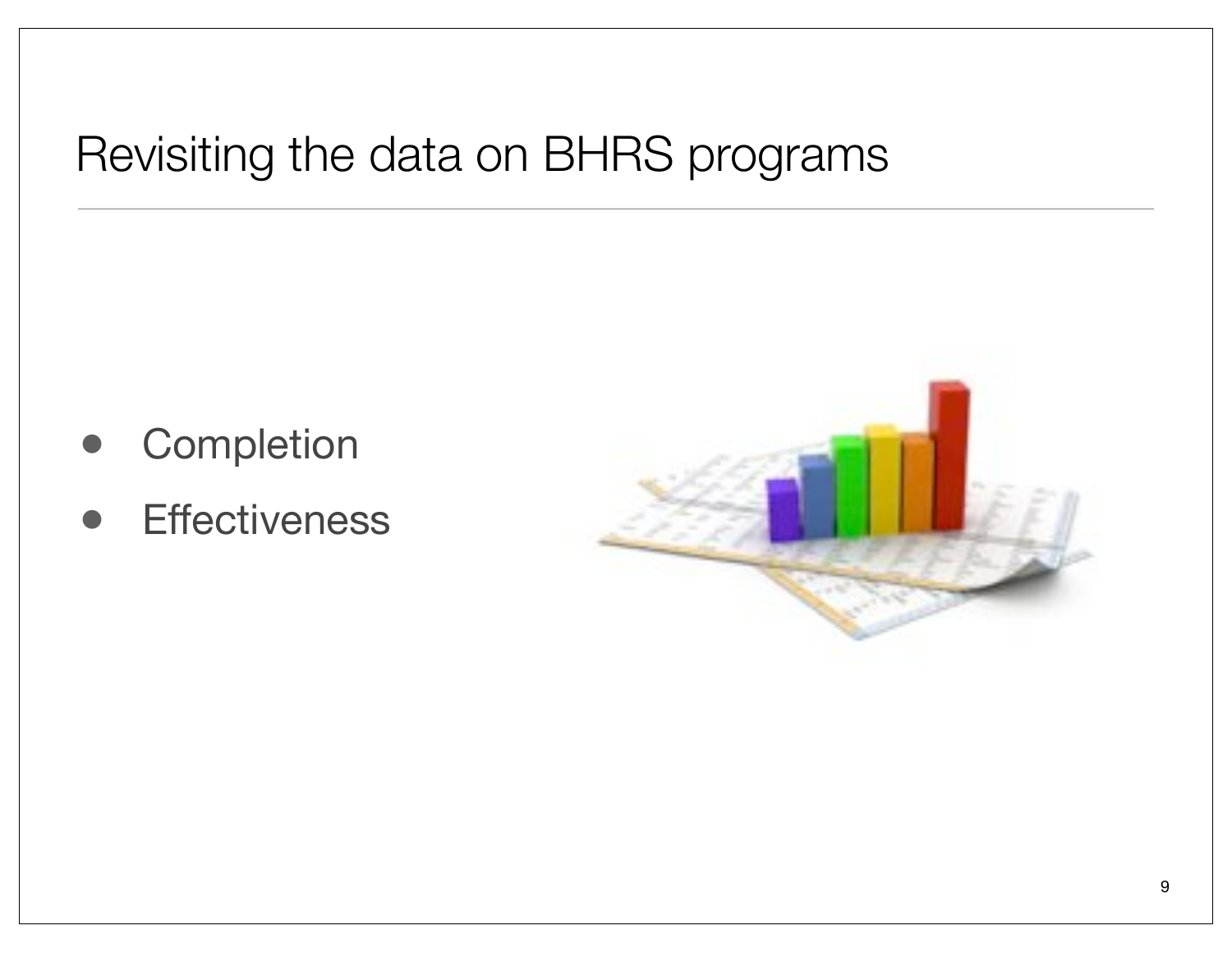## A beginning exploration of options

- The worksheet
- The process

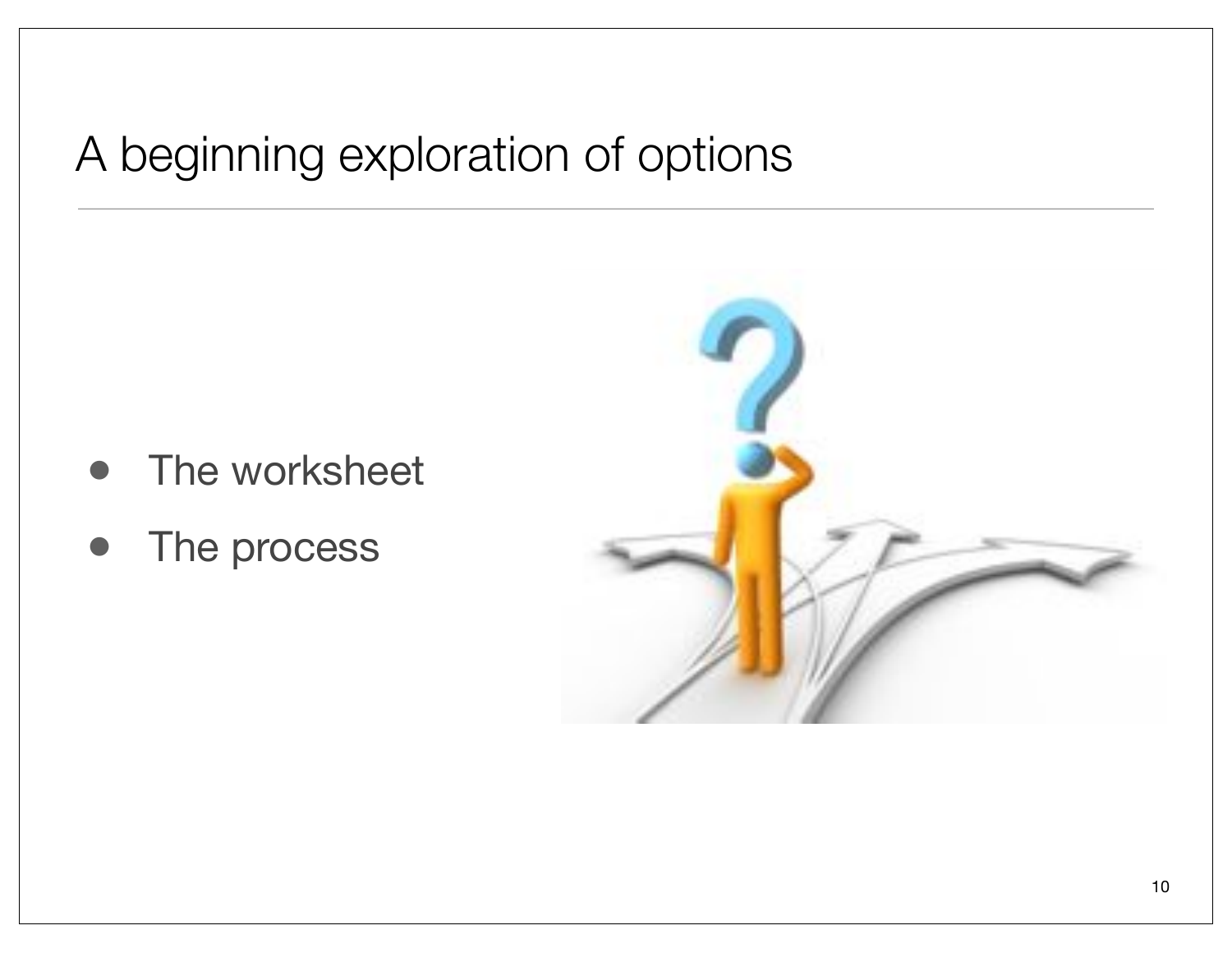#### The schedule

#### All mtgs: 5:00 - 9:00 p.m. **Harvest Hall**

- Tuesday, January 25
- Tuesday, February 8
- Monday, February 28